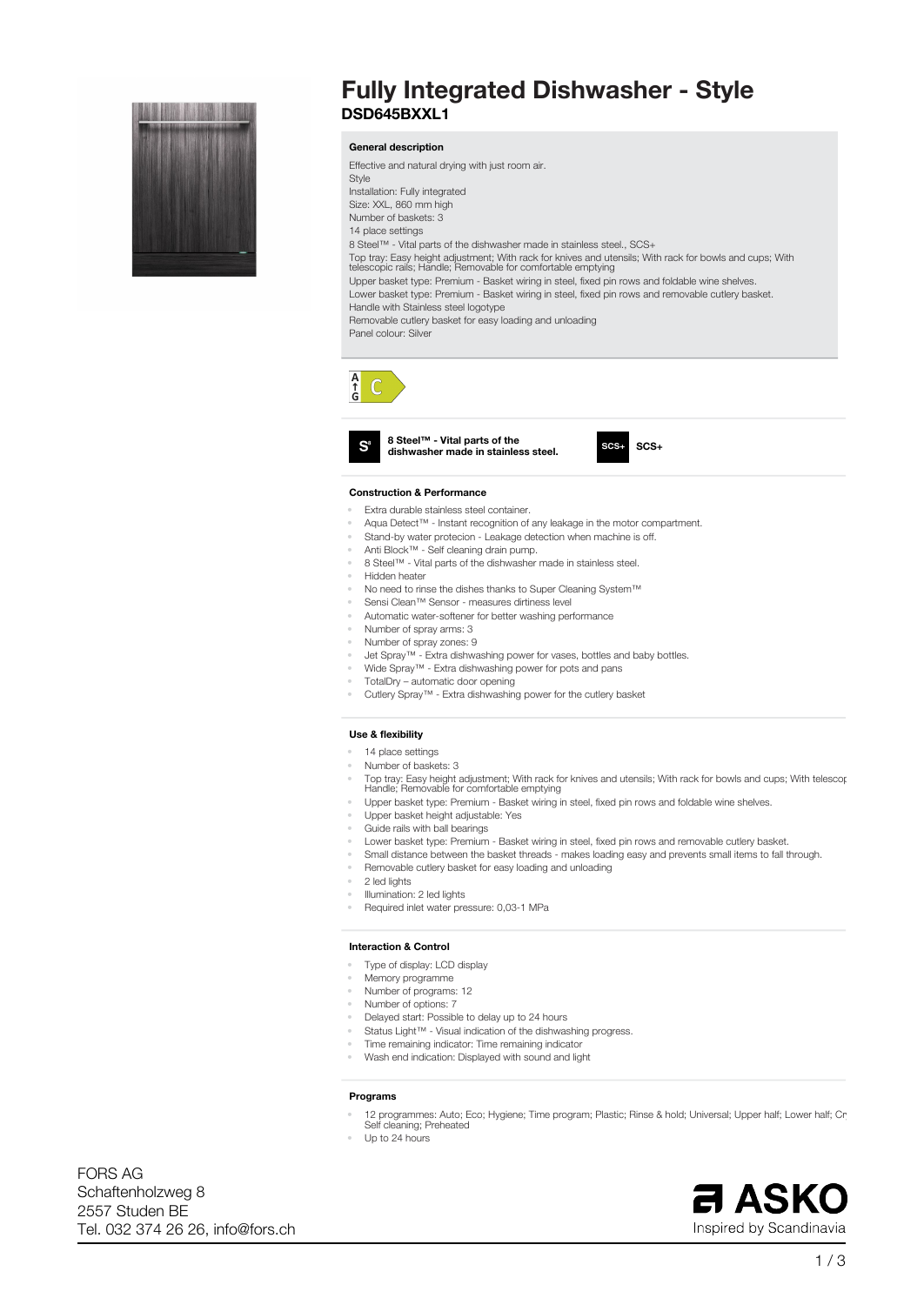- **• Super Rinse™ - Two extra rinses.**
- **• Time set**
- **• Green mode - Less energy and water is used. The program time is extended.**
- **• Speed mode - The program time is shortened. More energy is used.**
- **• Night mode - Lower noise level. The program time is extended.**
- **• Intensive mode - The dishwasher uses more heat and water. The program time is extended.**
- **• TotalDry – automatic door opening**
- **• Super Rinse™ - Two extra rinses.**

# **Design & integration**

- **• From the front adjustable door spring**
- **• From front adjustable rear foot**
- **• Velcro strips for easy mounting and adjustment of the separate custom door**
- **• Sliding door**
- **• Size 3/4" - Can be connected to hot or cold water**
- **• Integrated anti-siphon - Prevents spontaneous in- and outlet of water and simplifies elevated installation**
- **• Custom door size 760-840mm**
- **• Min. niche width: 600 mm**
- **• Min. niche height: 860 mm**
- **• Depth (incl. wall spacing): 560 mm**
- **• Height setting: 50 mm**

## **Safety & Maintenance**

- **• Aqua Safe™ system - Multiple safety systems preventing water damages.**
- **• Kid Safe™ - Lockable controls**
- **• Indication of low level of rinse-aid: Notification in display**
- **• Salt refill indicator: Salt refill indicator**

#### **Technical data**

- **• Size 3/4" - Can be connected to hot or cold water**
- **• Max. temperature of incoming water: 70 °C**
- **• Noise level: 40 dB(A)re 1 pW**
- **• Reference program: 1**
- **• Duration of Eco programme: 205 min**
- **• Energy consumption per cycle for the Eco program 40-60°C : 0,74 kWh**
- **• Water consumption per cycle for the Eco program: 9,4 l**
- **• Consumption in standby mode: 0,49 W**
- **• Energy class: C**
- **• Plug type: Euro**
- **• Connected load: 1900 W**
- **• Voltage (V): 220-240 V**
- **• Number of phases: 1**
- **• Fuse: 10 amp**
- **• Frequency: 50 Hz**
- **• Required inlet water pressure: 0,03-1 MPa**
- **• Net weight: 44,5 kg**
- **• Noise class: B**
- **• Energy efficiency index (EEI): 43,5 %**
- **• Cleaning performance: 1,13**
- **• Drying performance: 1,07**
- **• Start delay: 3,95 W**
- **• Energy consumption per 100 cycles: 74 kWh**

## **Dimensions**

- **• Width: 596 mm**
- **• Height: 859 mm**
- **• Depth: 559 mm**
- **• Maximum product height: 909 mm**
- **• Length electrical cord: 1825 mm**
- **• Depth with door open: 1294 mm**
- **• Length inlet hose: 163 cm**
- **• Length outlet hose: 200 cm**

# **Logistic information**

- **• Packaging width: 640 mm**
- **• Packaging height: 930 mm**
- **• Packaging depth: 680 mm**
- **• Gross weight: 48,1 kg**
- **• Product code: 736788**
- **• EAN code: 3838782469497**
- **• Market: Domestic**
- **• Range: Style**

**Tel. 032 374 26 26, info@fors.ch 2557 Studen BE Schaftenholzweg 8 FORS AG**